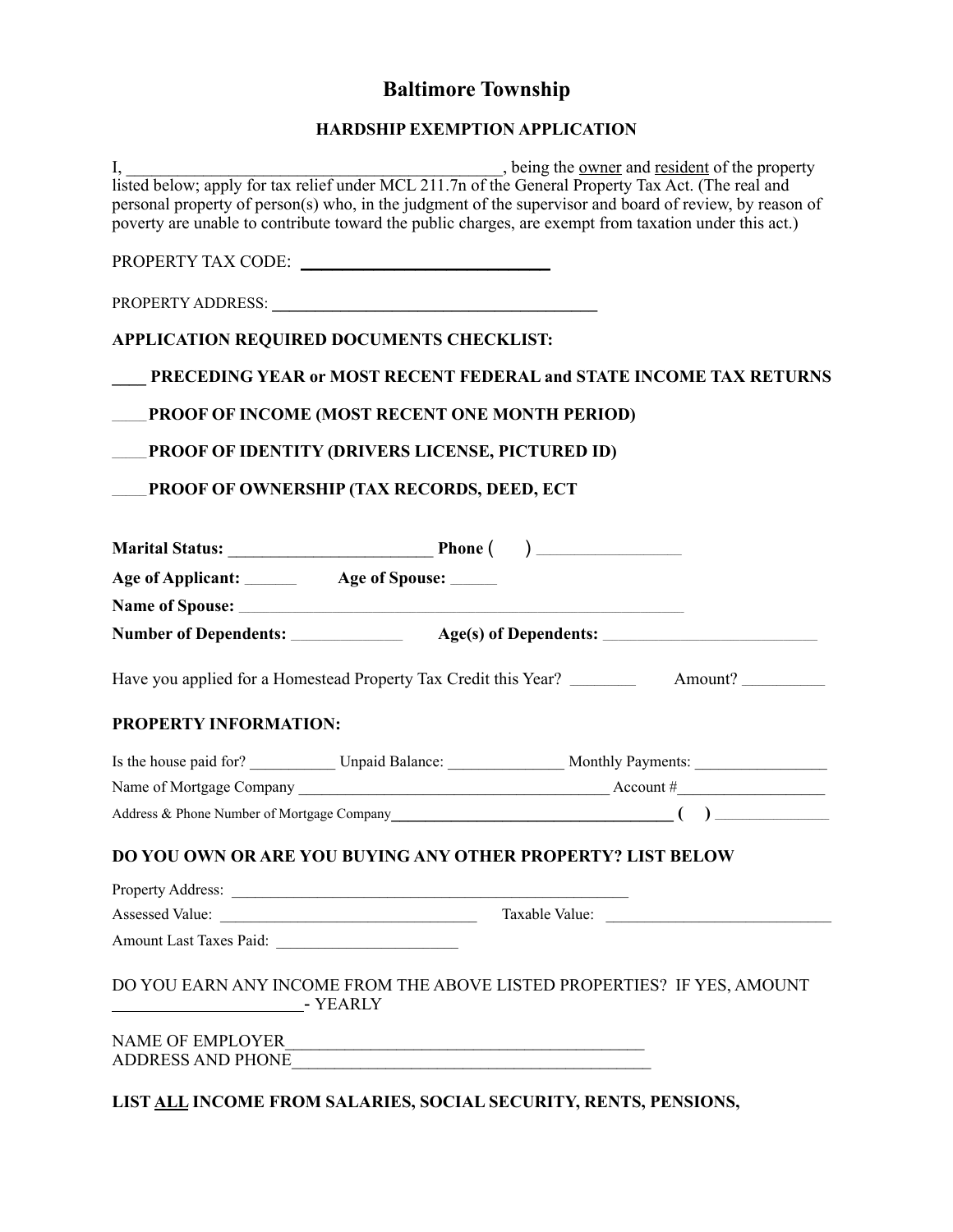<sup>2</sup><br>Township Hardship Exemption<br>UNEMPLOYMENT COMPENSATION, DISABILITY, GOVERNMENT PENSION, STATE PROGRAMS/ASSISTANCE, WORKER'S COMPENSATION, DIVIDENDS, CLAIMS AND JUDGEMENTS FROM LAWSUITS, ALIMONY, CHILD SUPPORT AND ANY OTHER **SOURCES.** 

| <b>SOURCE OF INCOME</b>                                                                                                                                                                                               | MONTHLY AMOUNT |                  | YEARLY AMOUNT       |  |
|-----------------------------------------------------------------------------------------------------------------------------------------------------------------------------------------------------------------------|----------------|------------------|---------------------|--|
|                                                                                                                                                                                                                       |                |                  |                     |  |
| <b>SAVINGS &amp; INVESTMENT:</b> List all savings owned by you or your spouse, including savings account,<br>postal savings, credit union shares, certificates of deposit, cash, stock, bonds or similar investments: |                |                  |                     |  |
| NAME OF FINANCIAL INSTITUTUTION                                                                                                                                                                                       | <b>AMOUNT</b>  | NAME ON ACCOUNT  | VALUE OF INVESTMENT |  |
|                                                                                                                                                                                                                       |                |                  |                     |  |
|                                                                                                                                                                                                                       |                |                  |                     |  |
| LIFE INSURANCE: List all polices held by you and your spouse.<br>Insured - Amt of Policy - Amt Paid Monthly - Paid up Polices? - Name of Beneficiary - Relationship to Insured?                                       |                |                  |                     |  |
| <b>MOTOR VECHICLES IN HOUSEHOLD:</b><br><b>YEAR</b><br><b>MAKE</b>                                                                                                                                                    |                | MONTHLY PAYMENTS | <b>BALANCE OWED</b> |  |
|                                                                                                                                                                                                                       |                |                  |                     |  |
|                                                                                                                                                                                                                       |                |                  |                     |  |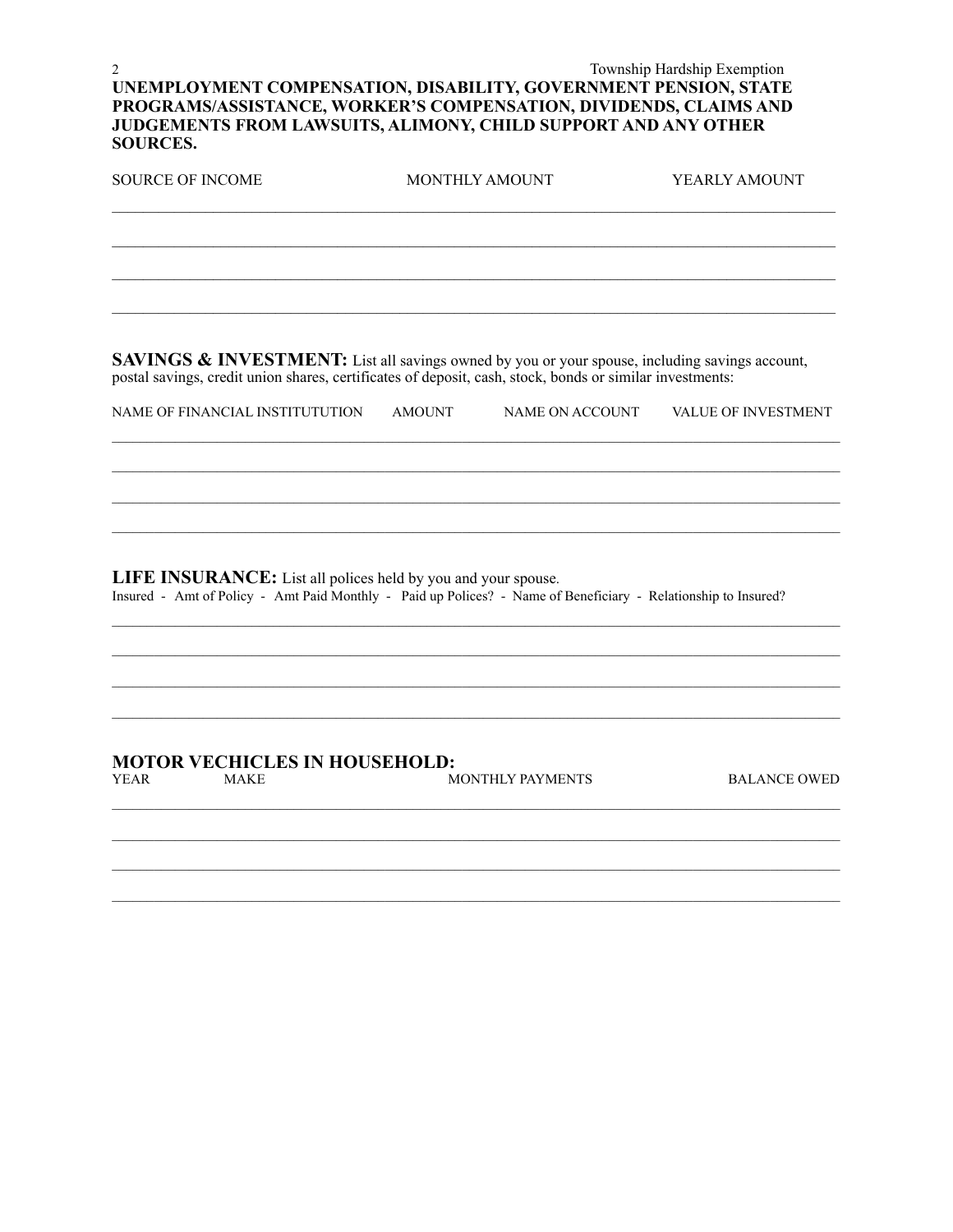| 3                        |                                                                                                                                                                           |     | Township Hardship Exemption |                                  |
|--------------------------|---------------------------------------------------------------------------------------------------------------------------------------------------------------------------|-----|-----------------------------|----------------------------------|
| <b>LAST NAME</b>         | <b>LIST ALL PERSONS LIVING IN HOUSEHOLD:</b><br><b>FIRST NAME</b>                                                                                                         | AGE |                             | RELATIONSHIP PLACE OF EMPLOYMENT |
|                          |                                                                                                                                                                           |     |                             |                                  |
|                          |                                                                                                                                                                           |     |                             |                                  |
|                          |                                                                                                                                                                           |     |                             |                                  |
|                          |                                                                                                                                                                           |     |                             |                                  |
|                          |                                                                                                                                                                           |     |                             |                                  |
| <b>PERSONAL DEBTS:</b>   | CREDITOR PURPOSE OF DEBT DATE OF DEBT ORIGINAL BAL. MONTHLY PAYMENT                                                                                                       |     |                             | <b>BAL. OWED</b>                 |
|                          |                                                                                                                                                                           |     |                             |                                  |
|                          |                                                                                                                                                                           |     |                             |                                  |
|                          |                                                                                                                                                                           |     |                             |                                  |
|                          |                                                                                                                                                                           |     |                             |                                  |
|                          |                                                                                                                                                                           |     |                             |                                  |
| <b>MONTHLY EXPENSES:</b> | Electric: Food: Food: Phone: Medical / Prescriptions:                                                                                                                     |     |                             |                                  |
|                          | Heat: Water / Sewer: Clothing: Car Expenses:                                                                                                                              |     |                             |                                  |
|                          |                                                                                                                                                                           |     |                             |                                  |
|                          | <b>OTHER ASSETS:</b> List all other assets and their values that are owned or controlled by you. (For<br>Example: boats, coin collection, antiques, silver, jewelry, etc) |     |                             |                                  |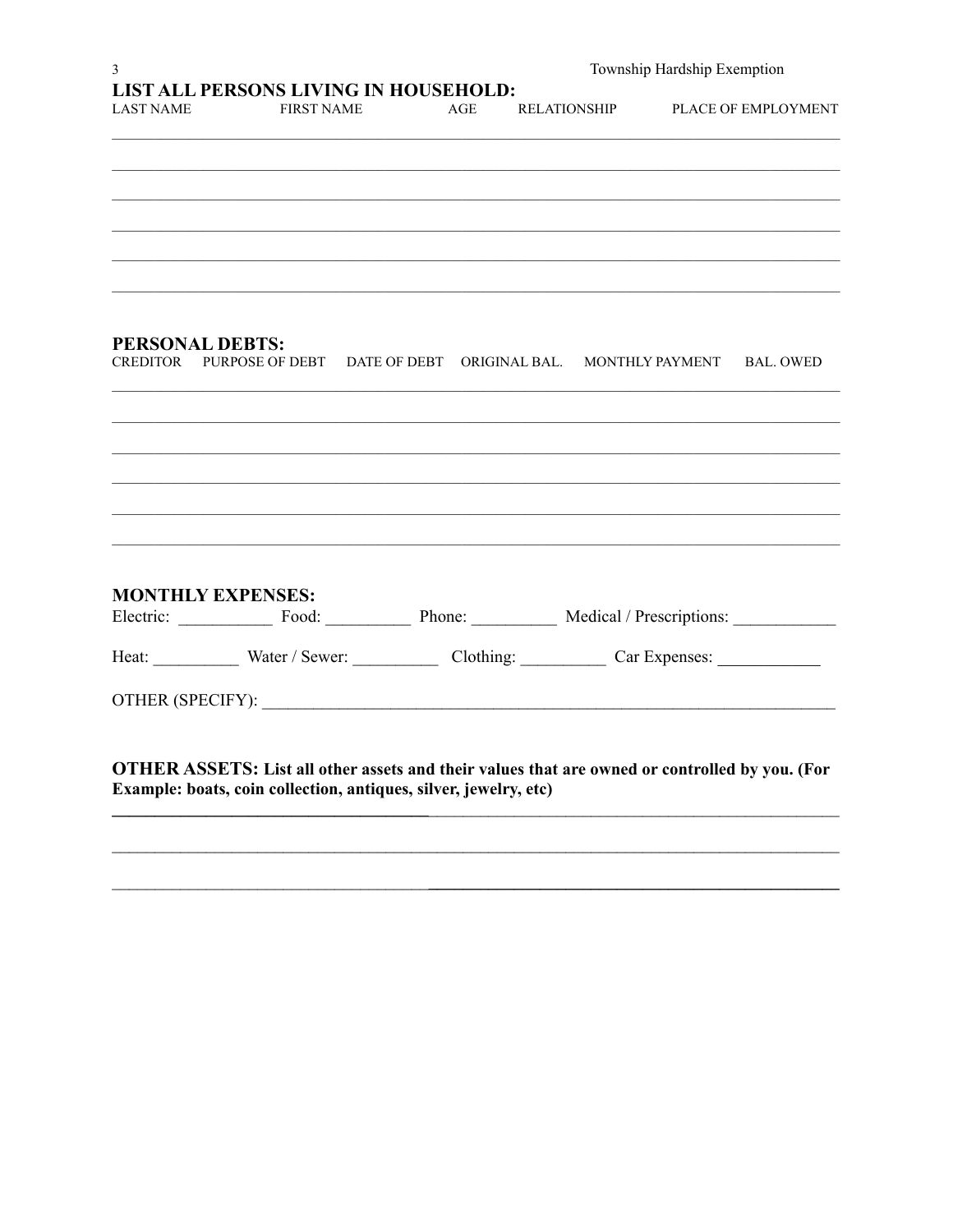#### **REASON FOR REQUESTING EXEMPTION**

**NOTICE**: Any willful misstatements or misrepresentations made on this form may constitute perjury, which, under the law, is a felony punishable by fine or imprisonment.

**NOTICE:** A copy of your latest federal income tax return, state income tax return (MI- 1040) and your Homestead Property Tax Credit Claim (MI-1040 1, 2, 3 or 4) MUST be attached as proof of income.

**NOTE**: Do not sign until witnessed by the supervisor, assessor or Board of Review.

#### **STATE OF MICHIGAN**

### **COUNTY OF**

The undersigned, being duly sworn, deposes and says that the statements make in the foregoing application are true and that he / she has no money, income or property other than mentioned herein.

|                                   |                                               | Petitioner                                                                 |                                            |
|-----------------------------------|-----------------------------------------------|----------------------------------------------------------------------------|--------------------------------------------|
|                                   |                                               |                                                                            |                                            |
|                                   |                                               |                                                                            | Supervisor, Assessor, BOR Member or Notary |
| <b>FOR BOARD OF REVIEW USE</b>    |                                               |                                                                            |                                            |
| <b>Disposition by the Board</b>   |                                               |                                                                            |                                            |
|                                   | DENIED REASON                                 |                                                                            |                                            |
|                                   |                                               |                                                                            |                                            |
|                                   | SUPERVISOR CHAIRMAN BOR MEMBER BOR MEMBER BOR |                                                                            |                                            |
| Decisions may be appealed to the: |                                               | <b>MICHIGAN TAX TRIBUNAL</b><br><b>P.O. BOX 30232</b><br>LANSING, MI 48909 |                                            |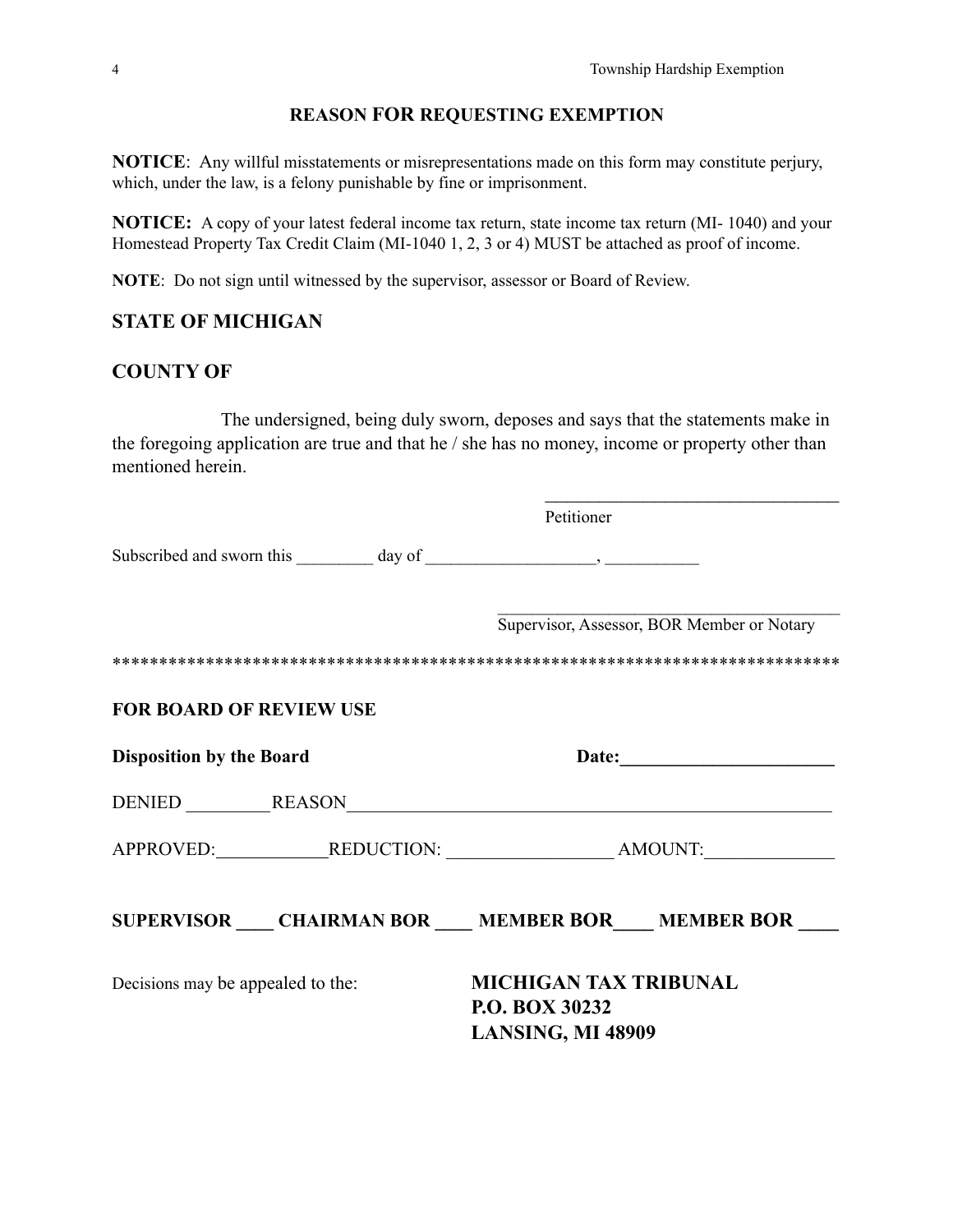#### **Authorization to Release Information**

#### To Whom It May Concern:

- 1. I/We have applied for a Hardship (Poverty) Exemption from our current property taxes, on property we own in the **Township** of \_\_\_\_\_\_\_\_\_\_\_\_\_\_\_\_County of \_\_\_\_\_\_\_\_\_\_\_\_, State of **Michigan.** As part of the application process, the TOWNSHIP, may verify information contained in my/our application and in other documents required in connection with the exemption, either before the exemption is granted or as part of its quality control program.
- 2. I/We authorize you to provide to the TOWNSHIP all information and documentation that they request. Such information includes, but is not limited to, employment history and income, bank, money market, and similar account balances; credit history; and copies of income tax returns.
- 3. To the TOWNSHIP officials, I/We address this authorization to any party names in the exemption application.

 $\mathcal{L}_\text{max}$  , and the contribution of the contribution of  $\mathcal{L}_\text{max}$  , and the contribution of  $\mathcal{L}_\text{max}$ 

 $\mathcal{L}_\text{max} = \frac{1}{2} \sum_{i=1}^n \mathcal{L}_\text{max}(\mathbf{z}_i - \mathbf{z}_i)$ 

- 4. A copy of this authorization may be accepted as an original.
- 5. Your prompt reply to the TOWNSHIP is appreciated.

Applicant's Signature Social Security Number

Applicant's Signature Social Security Number